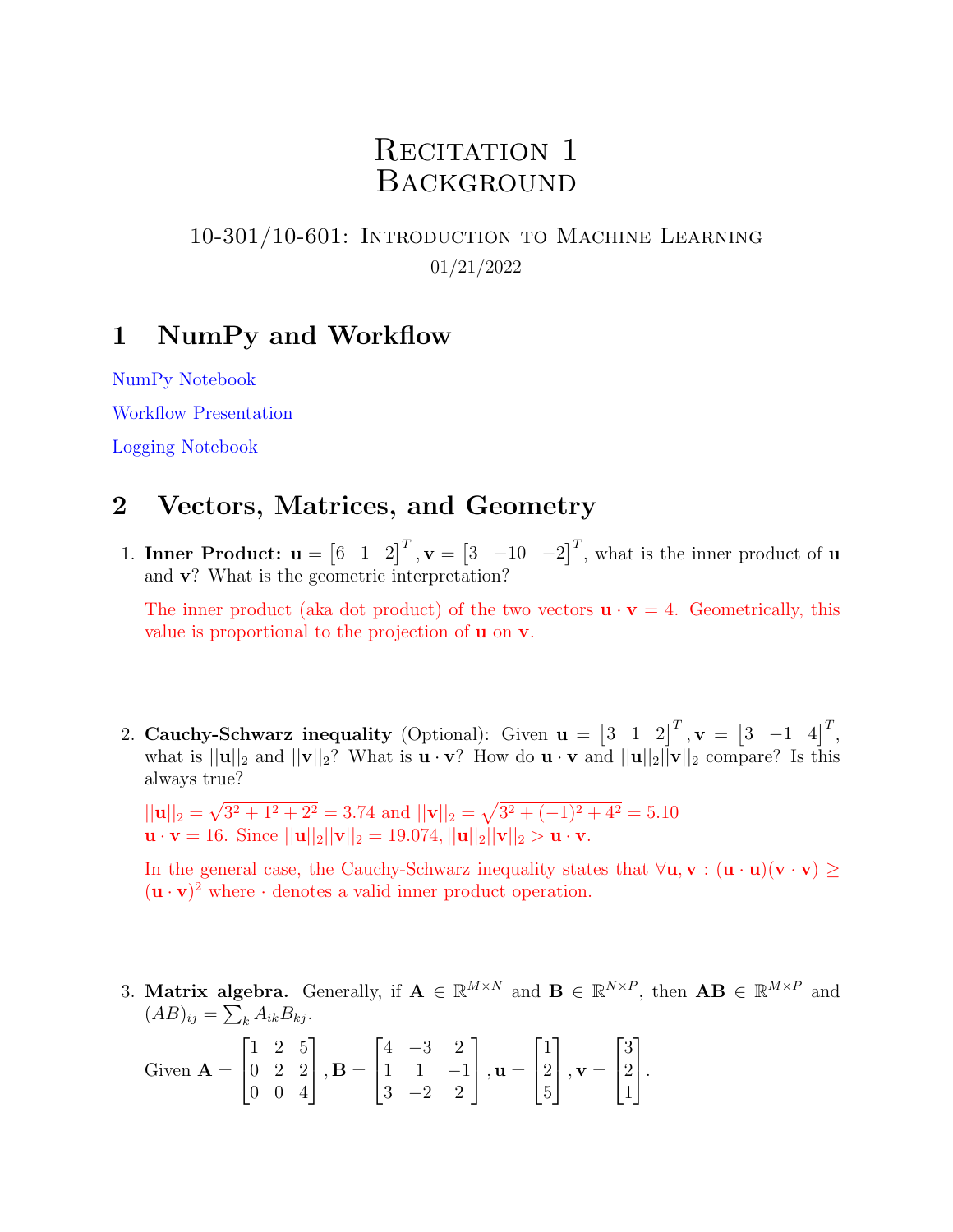- What is  $AB$ ? Does  $BA = AB$ ? What is  $Bu$ ?
- What is rank of **A**?
- What is  $\mathbf{A}^T$ ?
- Calculate  $\mathbf{u}\mathbf{v}^T$ .
- What are the eigenvalues of **A**?

• 
$$
AB = \begin{bmatrix} 21 & -11 & 10 \\ 8 & -2 & 2 \\ 12 & -8 & 8 \end{bmatrix}
$$
,  $AB \neq BA$ ,  $Bu = \begin{bmatrix} 8 \\ -2 \\ 9 \end{bmatrix}$   
\n•  $Rank$  of  $A = 3$   
\n•  $AT = \begin{bmatrix} 1 & 0 & 0 \\ 2 & 2 & 0 \\ 5 & 2 & 4 \end{bmatrix}$   
\n•  $uvT = \begin{bmatrix} 3 & 2 & 1 \\ 6 & 4 & 2 \\ 15 & 10 & 5 \end{bmatrix}$ 

- The eigenvalues of **A** are 1, 2 and 4. In general, we find the eigenvalues for square matrices by finding the roots of the matrix's characteristic polynomial.
- 4. Geometry: Given a line  $2x + y = 2$  in the two-dimensional plane,
	- If a given point  $(\alpha, \beta)$  satisfies  $2\alpha + \beta > 2$ , where does it lie relative to the line?
	- What is the relationship of vector  $\mathbf{v} = [2, 1]^T$  to this line?
	- What is the distance from origin to this line?
	- Above the line.
	- This vector is orthogonal to the line.
	- The distance is  $\frac{2}{\sqrt{2}}$  $\frac{1}{5}$ . Generally the distance from a point  $(\alpha, \beta)$  to a line  $Ax + By +$  $C = 0$  is given by  $\frac{|A\alpha + B\beta + C|}{\sqrt{A^2 + B^2}}$ .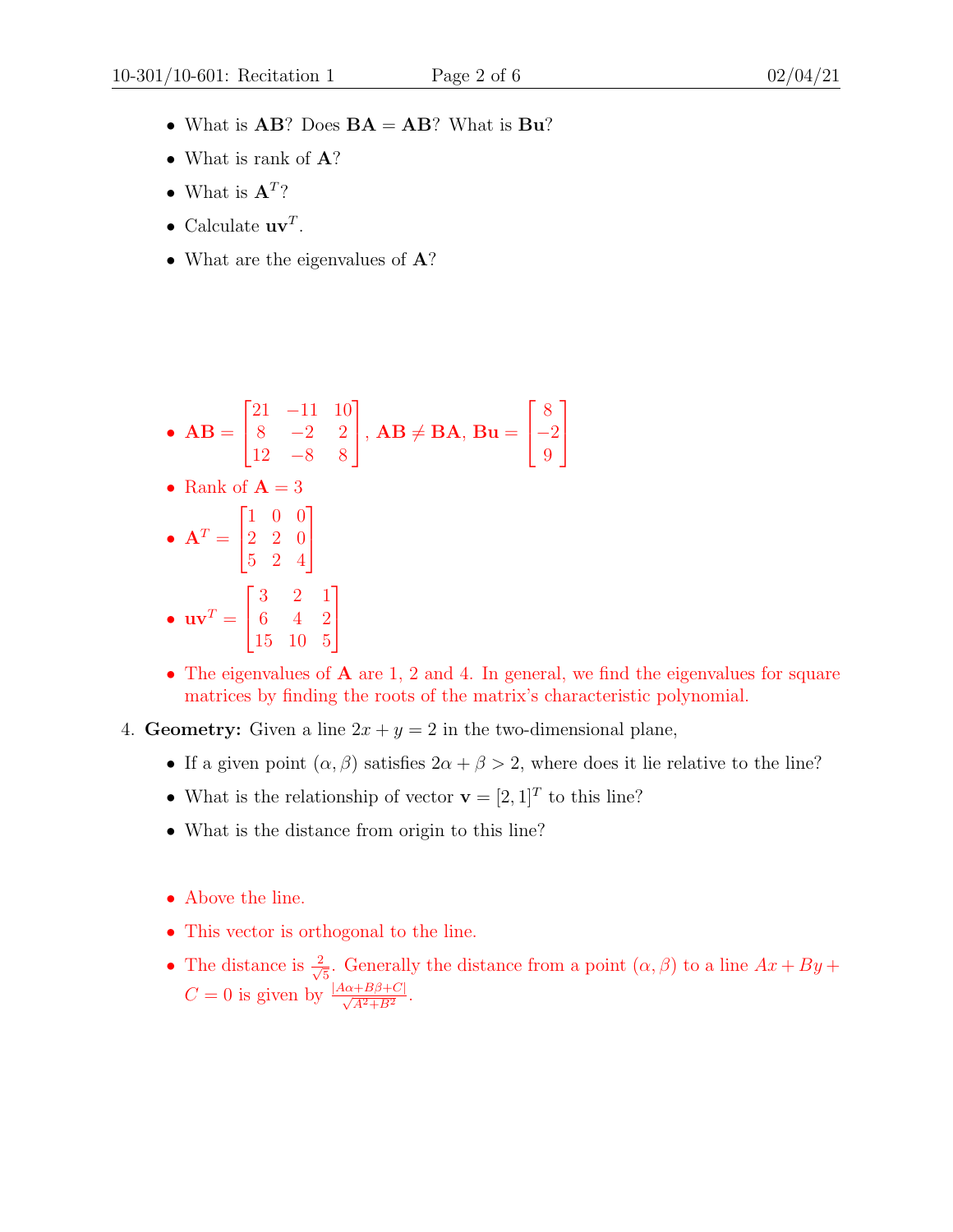# 3 CS Fundamentals

- 1. For each  $(f, g)$  functions below, is  $f(n) \in \mathcal{O}(g(n))$  or  $g(n) \in \mathcal{O}(f(n))$  or both?
	- $f(n) = \log_2(n), g(n) = \log_3(n)$
	- $f(n) = 2^n, g(n) = 3^n$
	- $f(n) = \frac{n}{50}, g(n) = \log_{10}(n)$
	- $f(n) = n^2, g(n) = 2^n$

If  $f(n) \in \mathcal{O}(q(n))$ , then:

```
\exists c, n_0 : \forall n \geq n_0, f(n) \leq cg(n)
```
- both
- $f(n) \in \mathcal{O}(q(n))$
- $q(n) \in \mathcal{O}(f(n))$
- $f(n) \in \mathcal{O}(q(n))$
- 2. Find the DFS Pre-Order, In-Order, Post-Order and BFS traversal of the following binary tree. What are the time complexities of the traversals?



DFS (pre-order): 5, 3, 1, 4, 8, 7, 10 DFS (in-order): 1, 3, 4, 5, 7, 8, 10 DFS (post-order): 1, 4, 3, 7, 10, 8, 5 BFS: 5, 3, 8, 1, 4, 7, 10

Time complexities are all  $\mathcal{O}(n)$  where n is the number of nodes in the tree.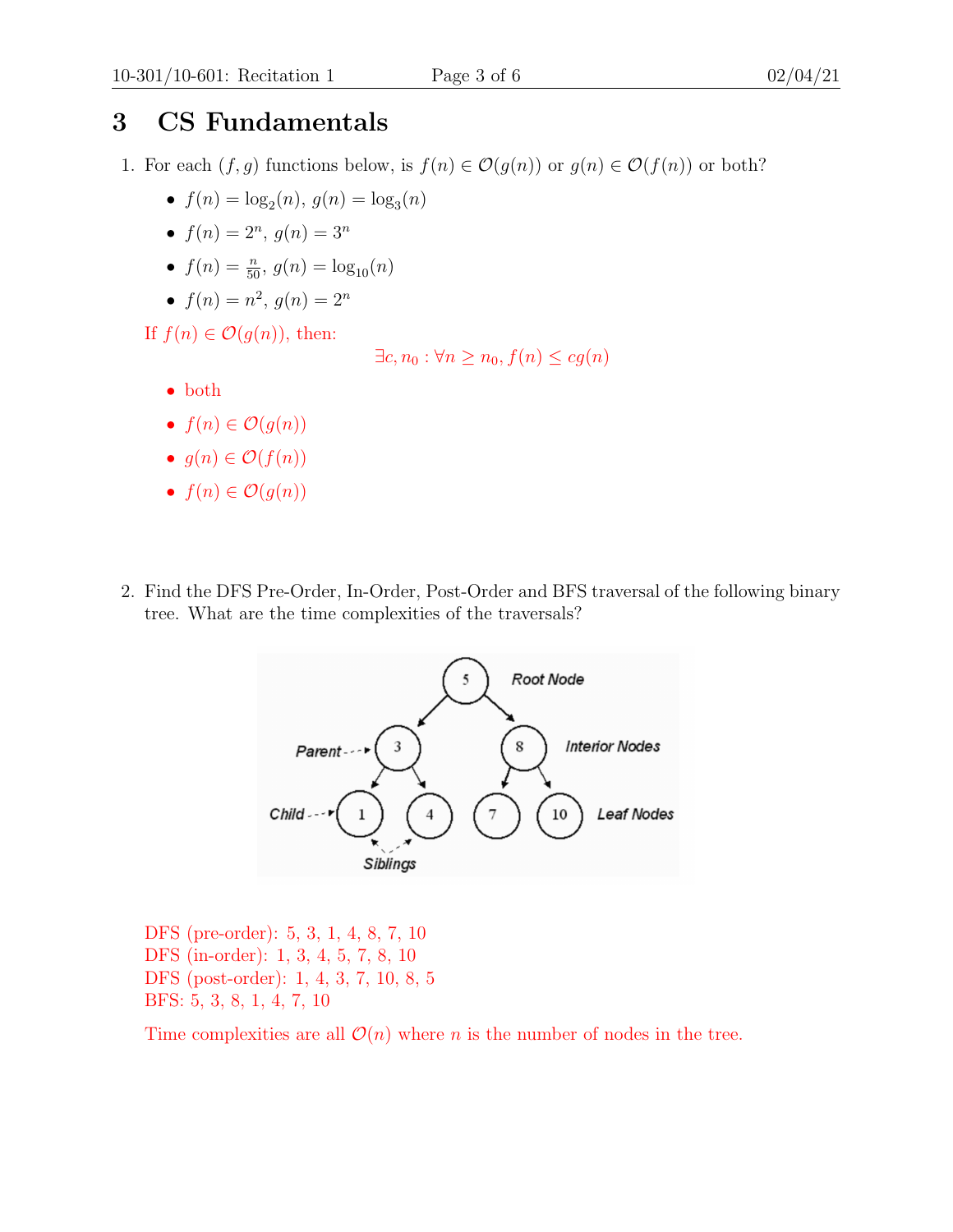### 4 Calculus

- 1. If  $f(x) = x^3 e^x$ , find  $f'(x)$ .  $f'(x) = 3x^2e^x + x^3e^x$  by product rule
- 2. If  $f(x) = e^x$ ,  $g(x) = 4x^2 + 2$ , find  $h'(x)$ , where  $h(x) = f(g(x))$ .  $h'(x) = 8xe^{4x^2+2}$  by chain rule
- 3. If  $f(x,y) = y \log(1-x) + (1-y) \log(x), x \in (0,1)$ , evaluate  $\frac{\partial f(x,y)}{\partial x}$  at the point  $(\frac{1}{2}, \frac{1}{2})$  $(\frac{1}{2})$ .  $\frac{\partial f(x,y)}{\partial x} = -\frac{y}{1-x} + \frac{1-y}{x}$  $\frac{-y}{x}$ . Therefore,  $\frac{\partial f(x,y)}{\partial x}|_{x=\frac{1}{2},y=\frac{1}{2}}=0$ .
- 4. Find  $\frac{\partial}{\partial w_j} \mathbf{x}^T \mathbf{w}$ , where **x** and **w** are *M*-dimensional real-valued vectors and  $1 \leq j \leq M$ .  $\mathbf{x}^T \mathbf{w} = \sum_{i=1}^M x_i w_i$ . Therefore,  $\frac{\partial}{\partial w_j} \mathbf{x}^T \mathbf{w} = x_j$ .

## 5 Probability and Statistics

You should be familiar with event notations for probabilities, i.e.  $P(A \cup B)$  and  $P(A \cap B)$ , where A and B are binary events.

In this class, however, we will mainly be dealing with random variable notations, where A and B are random variables that can take on different states, i.e.  $a_1$ ,  $a_2$ , and  $b_1$ ,  $b_2$ , respectively. Below are some notation equivalents, as well as basic probability rules to keep in mind.

- $P(A = a_1 \cap B = b_1) = P(A = a_1, B = b_1) = p(a_1, b_1)$
- $P(A = a_1 \cup B = b_1) = \sum_{b \in B} p(a_1, b) + \sum_{a \in A} p(a, b_1) p(a_1, b_1)$
- $p(a_1 | b_1) = \frac{p(a_1, b_1)}{p(b_1)}$
- $p(a_1) = \sum_{b \in B} p(a_1, b)$
- 1. Two random variables, A and B, each can take on two values,  $a_1$ ,  $a_2$ , and  $b_1$ ,  $b_2$ , respectively.  $a_1$  and  $b_2$  are considered disjoint (mutually exclusive).  $P(A = a_1) = 0.5$ ,  $P(B = b_2) = 0.5.$ 
	- What is  $p(a_1, b_2)$  ?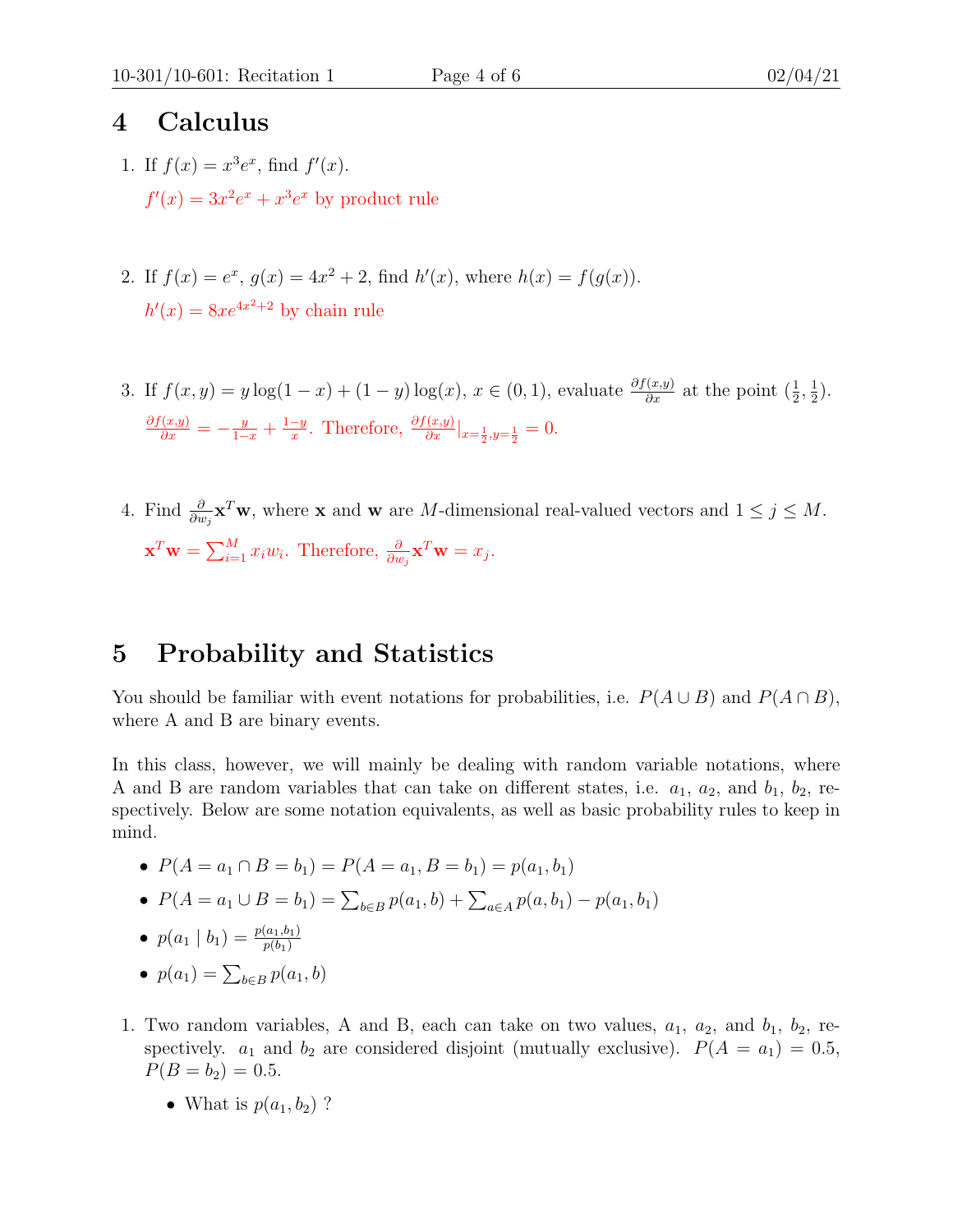- What is  $p(a_1, b_1)$  ?
- What is  $p(a_1 | b_2)$  ?
- $P(A = a_1, B = b_2) = 0$
- $P(A = a_1, B = b_1) = p(b_1 | a_1)p(a_1) = 0.5$  since  $p(b_1 | a_1) = 1$
- $P(A = a_1 | B = b_2) = 0$
- 2. Now, instead,  $a_1$  and  $b_2$  are not disjoint, but the two random variables A and B are independent.
	- What is  $p(a_1, b_2)$  ?
	- What is  $p(a_1, b_1)$  ?
	- What is  $p(a_1 | b_2)$  ?
	- $p(a_1, b_2) = 0.25$
	- $p(a_1, b_1) = 0.25$  since now  $p(b_1 | a_1) = 0.5$
	- $p(a_1 | b_2) = 0.5$
- 3. A student is looking at her activity tracker (Fitbit/Apple Watch) data and she notices that she seems to sleep better on days that she exercises. They observe the following:

|              | Exercise Good Sleep Probability |     |
|--------------|---------------------------------|-----|
| yes          | yes                             | 0.3 |
| yes          | $\mathbf{n}\mathbf{o}$          | 0.2 |
| $\mathbf{n}$ | $\mathbf{n}\mathbf{o}$          | 0.4 |
| no           | yes                             | 0.1 |

- What is the  $P(GoodSleep = yes \mid Exercise = yes)$ ?
- Why doesn't  $P(GoodSleep = yes, Exercise = yes) = P(GoodSleep = yes)$ .  $P(Exercise = yes)$ ?
- The student merges her activity tracker data with her food logs and finds that the  $P(Estwell = yes \mid Exercise = yes, GoodSleep = yes)$  is 0.25. What is the probability of all three happening on the same day?
- $P(GoodSleep = yes \mid Exercise = yes) = \frac{0.3}{0.3 + 0.2} = 0.6$
- Good Sleep and Exercise are not independent.
- $P(و = yes, Exercise = yes, GoodSleep = yes) = P(Extwell = yes)$  $Exercise = yes, Goodsleep = yes) * P(Exercise = yes, Goodsleep = yes) = 0.075$